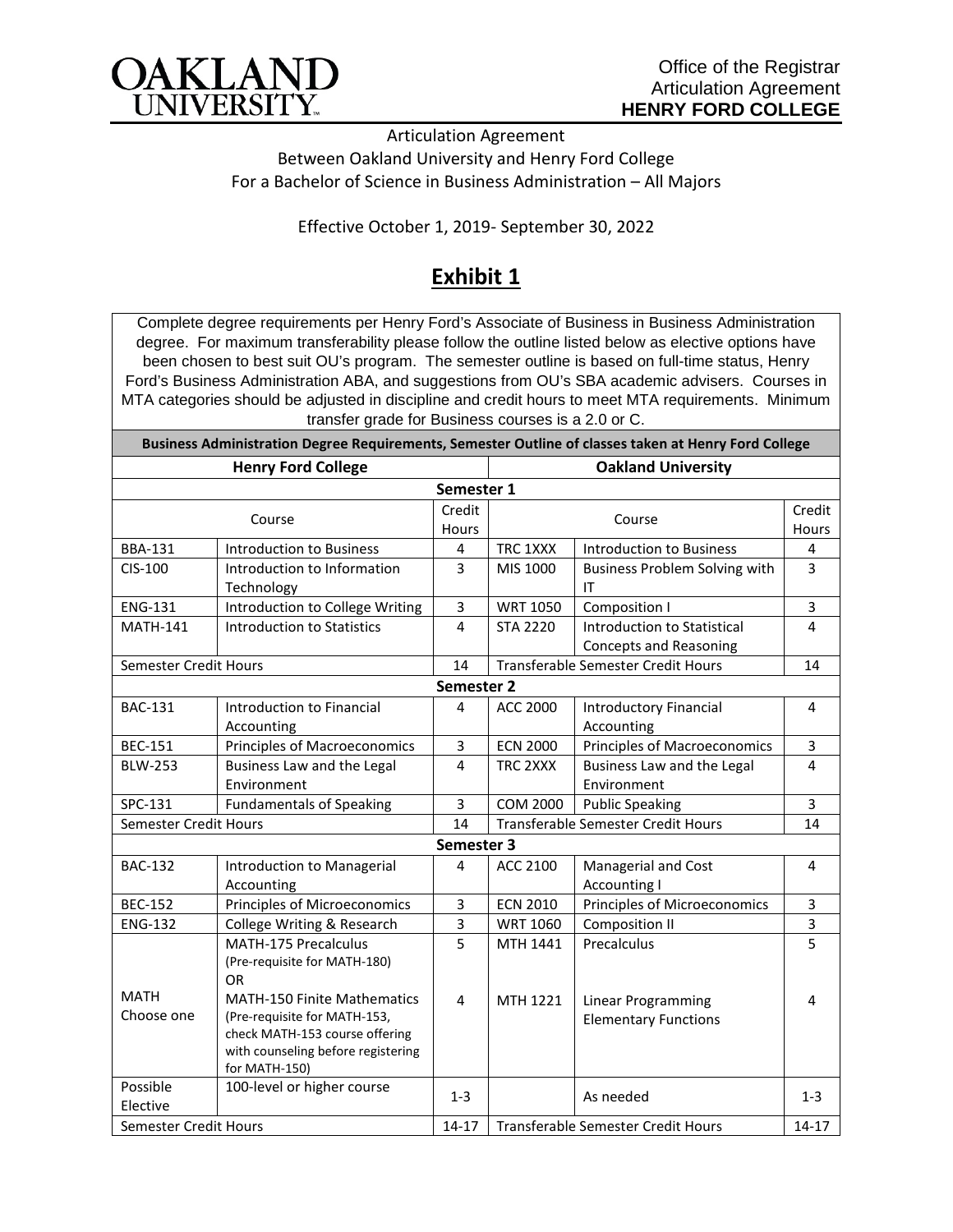| Semester 4                                                                                       |                                                                                                    |                 |                |                                         |                |  |
|--------------------------------------------------------------------------------------------------|----------------------------------------------------------------------------------------------------|-----------------|----------------|-----------------------------------------|----------------|--|
|                                                                                                  |                                                                                                    |                 |                | <b>Business &amp; Technical Writing</b> |                |  |
| <b>ENG-135</b>                                                                                   | Business & Technical Writing &<br>Research                                                         | 3               | TRC 1XXX       | & Research (satisfies WRT               | $\overline{3}$ |  |
|                                                                                                  |                                                                                                    |                 |                | 3082 in Business Core)                  |                |  |
|                                                                                                  |                                                                                                    | 5               | MTH 1554       | Calculus                                | 5              |  |
|                                                                                                  | MATH-180 Calculus I                                                                                |                 |                |                                         |                |  |
|                                                                                                  | OR.                                                                                                |                 |                |                                         |                |  |
| <b>MATH</b><br>Choose one                                                                        | MATH-153 Calculus for<br>Business, Life Science, & Social                                          | 4               | MTH 1222       | Calculus for the Social                 | 4              |  |
|                                                                                                  | Studies (Course subject to                                                                         |                 |                | <b>Sciences</b>                         |                |  |
|                                                                                                  | availability)                                                                                      |                 |                |                                         |                |  |
|                                                                                                  |                                                                                                    |                 |                |                                         |                |  |
| <b>MTA Science</b>                                                                               | Choose from MTA Courses                                                                            | 4               |                | <b>GEN ED MTA</b>                       | 4              |  |
|                                                                                                  | Category 6                                                                                         |                 |                |                                         |                |  |
| <b>MTA</b>                                                                                       | Choose from MTA Courses                                                                            | 3               |                | <b>GEN ED MTA</b>                       | 3              |  |
| <b>Humanities</b><br>Possible                                                                    | Category 5                                                                                         |                 |                |                                         |                |  |
| Elective                                                                                         | 100-level or higher course                                                                         | $1 - 3$         |                | As needed                               |                |  |
| Semester Credit Hours                                                                            |                                                                                                    | $15 - 18$       |                | Transferable Semester Credit Hours      |                |  |
| <b>Minimum Total Credits for</b>                                                                 |                                                                                                    |                 |                | Minimum HFC Degree Credits that would   |                |  |
|                                                                                                  | <b>HFC Associate of Business Degree</b>                                                            | 60              | Transfer to OU |                                         | 60             |  |
|                                                                                                  | Additional Course Work that can be completed at HFC                                                |                 |                |                                         |                |  |
| <b>MTA</b>                                                                                       | <b>Choose from MTA Courses</b>                                                                     | 3               |                | <b>GEN ED MTA</b>                       | 3              |  |
| Humanities                                                                                       | Category 5                                                                                         |                 |                |                                         |                |  |
| <b>MTA Science</b>                                                                               | Choose from MTA Courses                                                                            | 4               |                | <b>GEN ED MTA</b>                       | 4              |  |
|                                                                                                  | Category 6                                                                                         |                 |                |                                         |                |  |
| <b>MTA</b>                                                                                       | <b>Choose from MTA Courses</b>                                                                     | 3               |                | <b>GEN ED MTA</b>                       | 3              |  |
| Social Science                                                                                   | Category 4                                                                                         |                 |                | Depending on Major, reaching 79         |                |  |
| General                                                                                          | 100 Level or Higher                                                                                | $1 - 10$        |                | credits may not be optimal. See         |                |  |
| Electives                                                                                        |                                                                                                    |                 |                | OU adviser to discuss.                  |                |  |
| Additional approved courses may be taken to reach up to 79 transferable credits.                 |                                                                                                    |                 |                |                                         |                |  |
| <b>Maximum Total Credits Allowed From HFC</b><br>79<br><b>OU Credit Max Allowed</b>              |                                                                                                    |                 |                |                                         | 79             |  |
|                                                                                                  | Remaining Bachelor of Science in Business Administration Degree Requirements at Oakland University |                 |                |                                         |                |  |
|                                                                                                  |                                                                                                    | <b>Pre-Core</b> |                |                                         |                |  |
| QMM-2410<br><b>Statistical Methods for Business II</b><br>3                                      |                                                                                                    |                 |                |                                         |                |  |
| Core                                                                                             |                                                                                                    |                 |                |                                         | 3              |  |
| ECN-3030<br>ORG-3300                                                                             | <b>Managerial Economics</b><br>Introduction to Organizational Behavior                             |                 |                | 3                                       |                |  |
| MKT-3020                                                                                         | Marketing                                                                                          |                 |                | 3                                       |                |  |
| MGT 3500                                                                                         | Legal Environment of Business                                                                      |                 |                | 3                                       |                |  |
| ORG-3310                                                                                         | Introduction to the Management of Human Resources                                                  |                 |                | 3                                       |                |  |
| MIS-3000                                                                                         | Management Information Systems                                                                     |                 |                | 3                                       |                |  |
| POM-3430                                                                                         | <b>Operations Management</b>                                                                       |                 |                | 3                                       |                |  |
| FIN-3220                                                                                         | Managerial Finance I                                                                               |                 |                | 3                                       |                |  |
| MGT-4350                                                                                         | Management Strategies & Policies                                                                   |                 |                |                                         | 3              |  |
| <b>TOTAL</b><br>30                                                                               |                                                                                                    |                 |                |                                         |                |  |
| <b>Major</b>                                                                                     |                                                                                                    |                 |                |                                         |                |  |
| <b>MAJOR</b>                                                                                     |                                                                                                    |                 |                |                                         |                |  |
| *See courses for Majors in the Table below<br><b>COURSES</b>                                     |                                                                                                    |                 |                |                                         | $15 - 24$      |  |
| Total Oakland University Credit Hours after Maximum Credits taken at Henry Ford College<br>45-54 |                                                                                                    |                 |                |                                         |                |  |